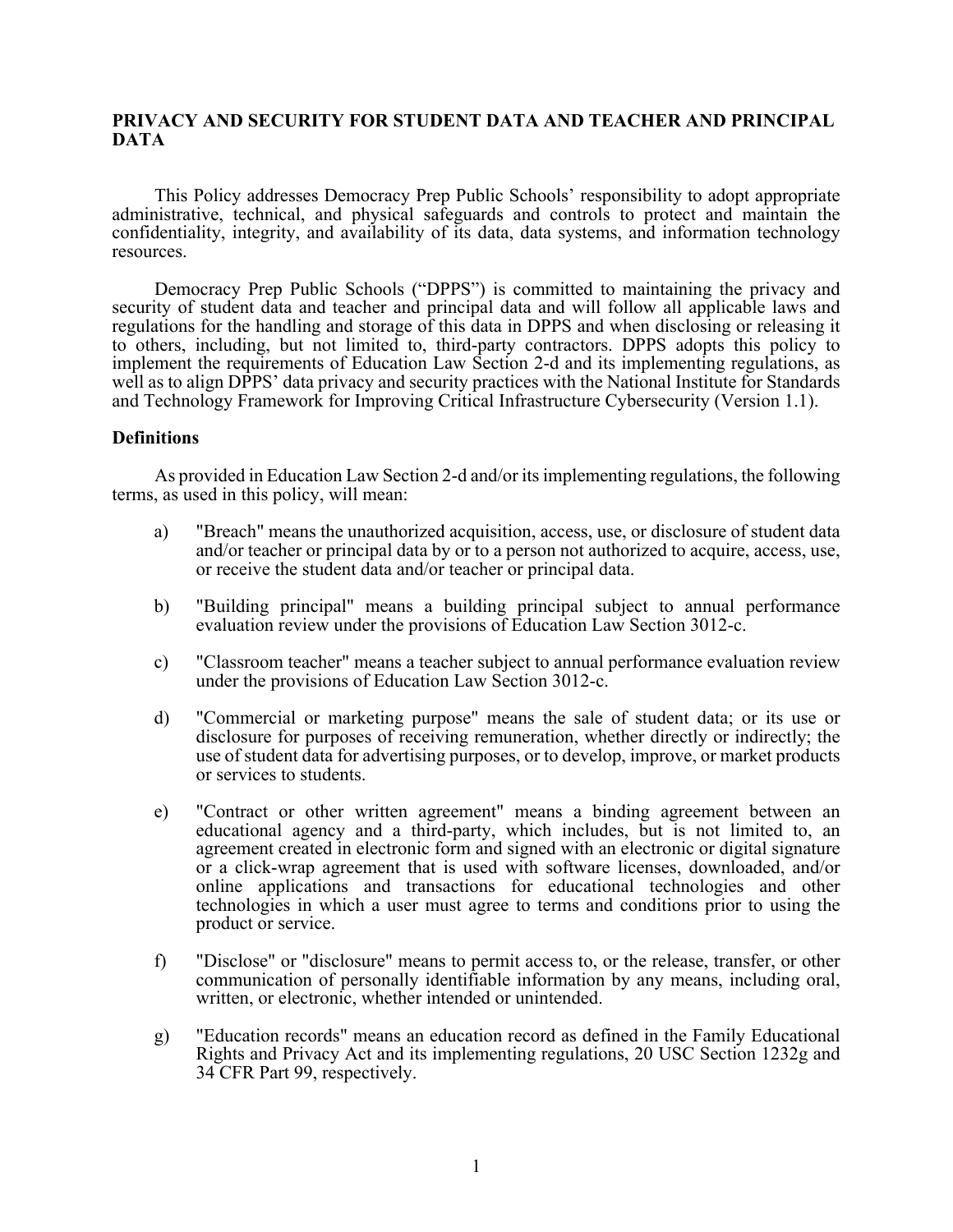- h) "Educational agency" means a school district, charter school, board of cooperative educational services (BOCES), or the New York State Education Department (NYSED).
- i) "Eligible student" means a student who is eighteen years or older.
- j) "Encryption" means methods of rendering personally identifiable information unusable, unreadable, or indecipherable to unauthorized persons through the use of a technology or methodology specified or permitted by the Secretary of the United States Department of Health and Human Services in guidance issued under 42 USC Section 17932(h)(2).
- k) "FERPA" means the Family Educational Rights and Privacy Act and its implementing regulations, 20 USC Section 1232g and 34 CFR Part 99, respectively.
- l) "NIST Cybersecurity Framework" means the U.S. Department of Commerce National Institute for Standards and Technology Framework for Improving Critical Infrastructure Cybersecurity (Version 1.1). A copy of the NIST Cybersecurity Framework is available at the Office of Counsel, State Education Department, State Education Building, Room 148, 89 Washington Avenue, Albany, New York 12234.
- m) "Parent" means a parent, legal guardian, or person in parental relation to a student.
- n) "Personally identifiable information (PII)," as applied to student data, means personally identifiable information as defined in 34 CFR Section 99.3 implementing the Family Educational Rights and Privacy Act, 20 USC Section 1232g, and, as applied to teacher or principal data, means personally identifying information as this term is defined in Education Law Section 3012-c(10).
- o) "Release" has the same meaning as disclosure or disclose.
- p) "Student" means any person attending or seeking to enroll in an educational agency.
- q) "Student data" means personally identifiable information from the student records of an educational agency.
- r) "Teacher or principal data" means personally identifiable information from the records of an educational agency relating to the annual professional performance reviews of classroom teachers or principals that is confidential and not subject to release under the provisions of Education Law Sections 3012-c and 3012-d.
- s) "Third-party contractor" means any person or entity, other than an educational agency, that receives student data or teacher or principal data from an educational agency pursuant to a contract or other written agreement for purposes of providing services to the educational agency, including but not limited to data management or storage services, conducting studies for or on behalf of the educational agency, or audit or evaluation of publicly funded programs. This term will include an educational partnership organization that receives student and/or teacher or principal data from a school to carry out its responsibilities pursuant to Education Law Section 211-e and is not an educational agency, and a not-for-profit corporation or other nonprofit organization, other than an educational agency.
- t) "Unauthorized disclosure" or "unauthorized release" means any disclosure or release not permitted by federal or state statute or regulation, any lawful contract or written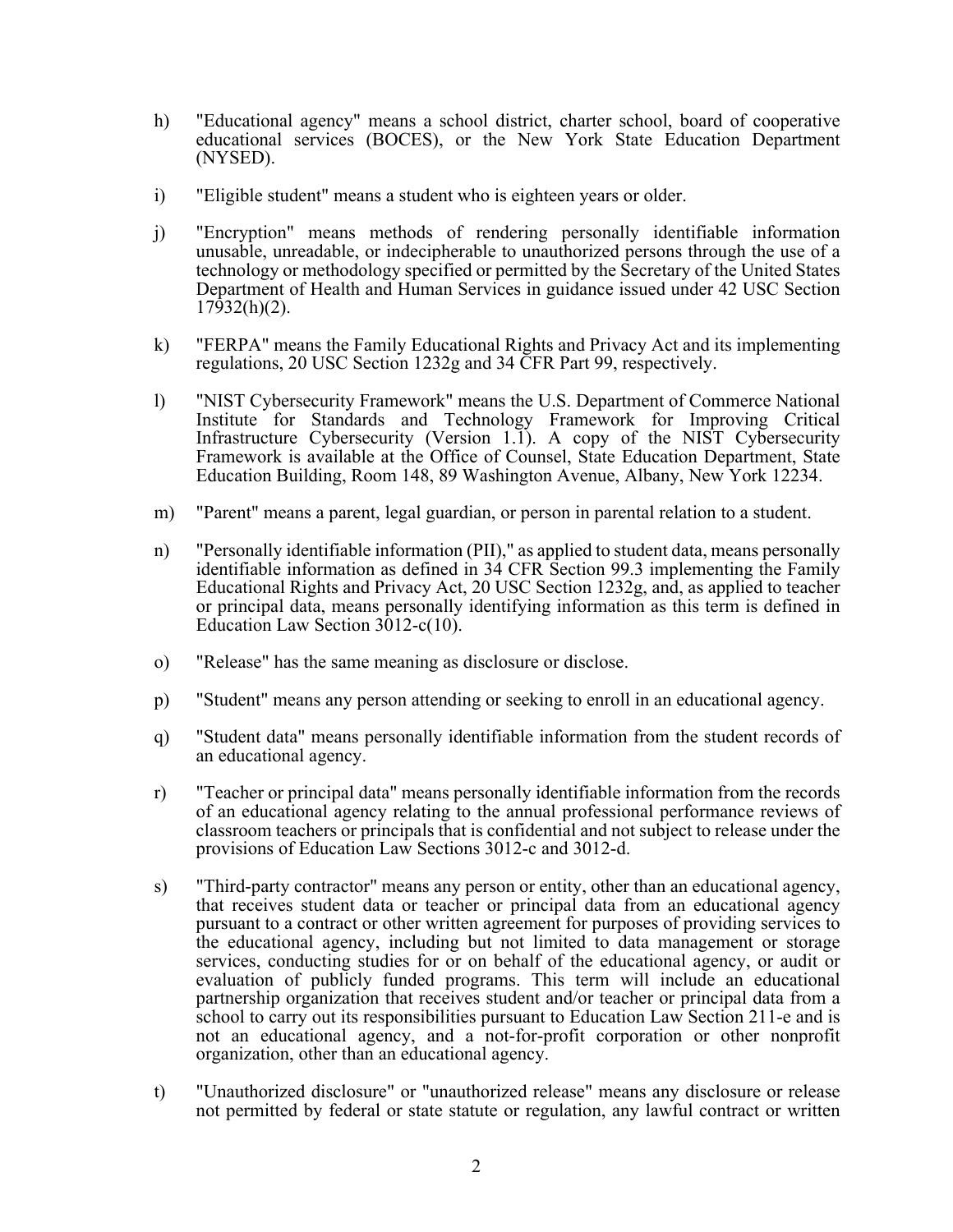agreement, or that does not respond to a lawful order of a court or tribunal or other lawful order.

## **Data Collection Transparency and Restrictions**

As part of its commitment to maintaining the privacy and security of student data and teacher and principal data, DPPS will take steps to minimize its collection, processing, and transmission of PII.

DPPS will monitor its data systems, develop incident response plans, limit access to PII to DPPS employees, interns, volunteers, independent contractors, and third-party contractors who need such access to fulfill their professional responsibilities or contractual obligations, and destroy PII when it is no longer needed.

Additionally, DPPS will:

- a) Not sell PII nor use or disclose it for any marketing or commercial purpose or facilitate its use or disclosure by any other party for any marketing or commercial purpose or permit another party to do so.
- b) Ensure that it has provisions in its contracts with third-party contractors or in separate data sharing and confidentiality agreements that require the confidentiality of shared student data or teacher or principal data be maintained in accordance with law, regulation, and DPPS policy.

Except as required by law or in the case of educational enrollment data, DPPS will not report to NYSED the following student data elements:

- a) Juvenile delinquency records;
- b) Criminal records;
- c) Medical and health records; and
- e) Student biometric information.

Certain federal laws and regulations provide additional rights regarding confidentiality of and access to student records, as well as permitted disclosures without consent.

# **Chief Privacy Officer**

The Commissioner of Education has appointed a Chief Privacy Officer who will report to the Commissioner on matters affecting privacy and the security of student data and teacher and principal data. Among other functions, the Chief Privacy Officer is authorized to provide assistance to educational agencies within the state on minimum standards and best practices associated with privacy and the security of student data and teacher and principal data.

DPPS will comply with its obligation to report breaches or unauthorized releases of student data or teacher or principal data to the Chief Privacy Officer in accordance with Education Law Section 2-d, its implementing regulations, and this policy.

The Chief Privacy Officer has the power, among others, to: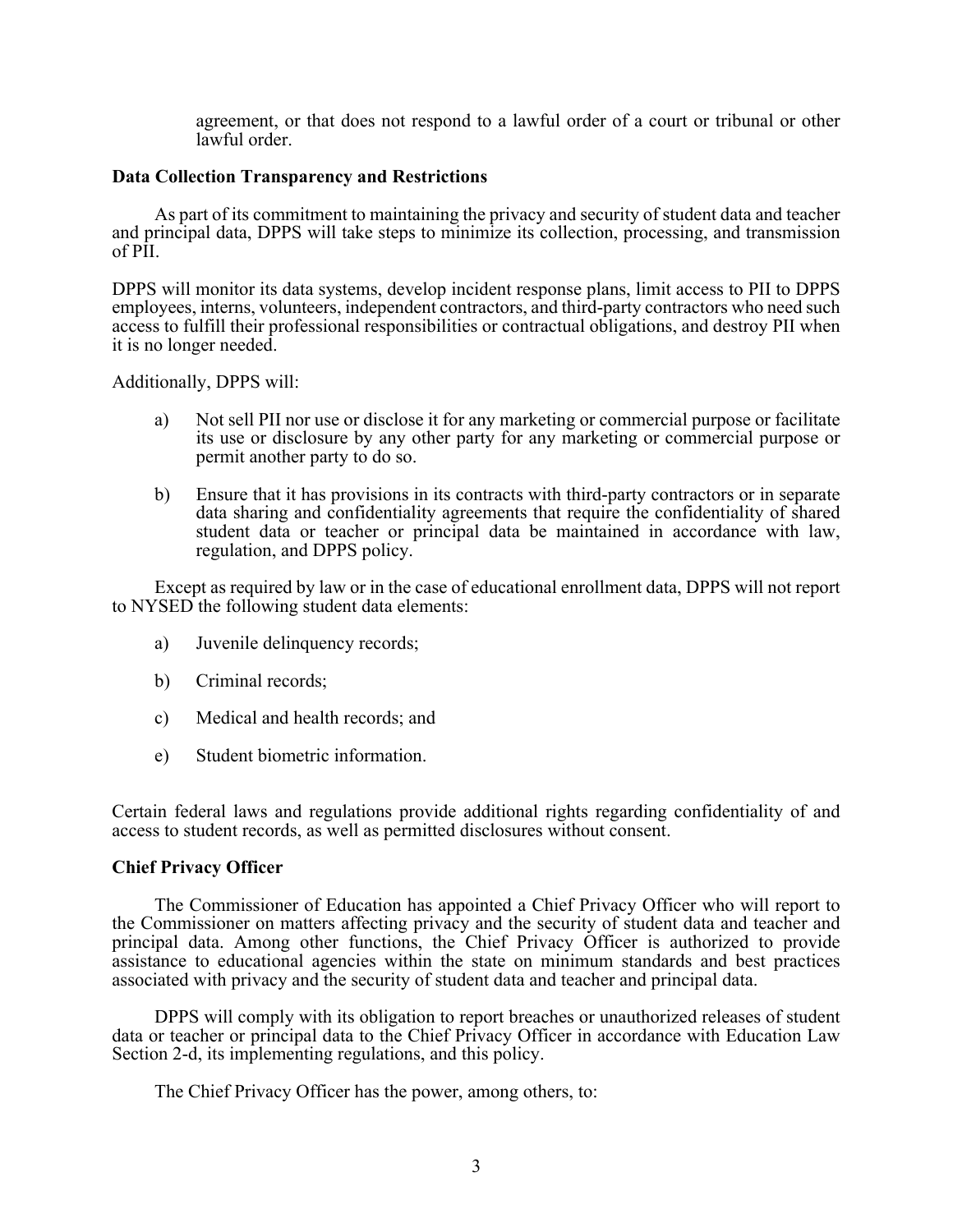- a) Access all records, reports, audits, reviews, documents, papers, recommendations, and other materials maintained by DPPS that relate to student data or teacher or principal data, which includes, but is not limited to, records related to any technology product or service that will be utilized to store and/or process PII; and
- b) Based upon a review of these records, require DPPS to act to ensure that PII is protected in accordance with laws and regulations, including but not limited to requiring DPPS to perform a privacy impact and security risk assessment.

# **Data Protection Officer**

DPPS has designated an employee to serve as the DPPS Data Protection Officer.

The Data Protection Officer is responsible for the implementation and oversight of this policy and any related procedures including those required by Education Law Section 2-d and its implementing regulations to develop and maintain a comprehensive Data Privacy and Security Program. The Data Protection Officer will serve as the main point of contact for the DPPS Data Privacy and Security Program.

DPPS will ensure that the Data Protection Officer has the appropriate knowledge, training, and experience to administer these functions. The Data Protection Officer may perform these functions in addition to other job responsibilities.

## **DPPS Data Privacy and Security Standards**

DPPS will use the National Institute for Standards and Technology Framework for Improving Critical Infrastructure Cybersecurity (Version 1.1) (Framework) as the standard for its data privacy and security program. The Framework is a risk-based approach to managing cybersecurity risk and is composed of three parts: the Framework Core, the Framework Implementation Tiers, and the Framework Profiles. The Framework provides a common taxonomy and mechanism for organizations to:

- a) Describe their current cybersecurity posture;
- b) Describe their target state for cybersecurity;
- c) Identify and prioritize opportunities for improvement within the context of a continuous and repeatable process;
- d) Assess progress toward the target state; and
- e) Communicate among internal and external stakeholders about cybersecurity risk.

DPPS will protect the confidentiality and privacy of student and teacher/principal PII while stored or transferred by:

- a) Ensuring that every use and disclosure of PII by DPPS benefits students and DPPS by considering, among other criteria, whether the use and/or disclosure will:
	- 1. Improve academic achievement;
	- 2. Empower parents and students with information; and/or
	- 3. Advance efficient and effective school operations.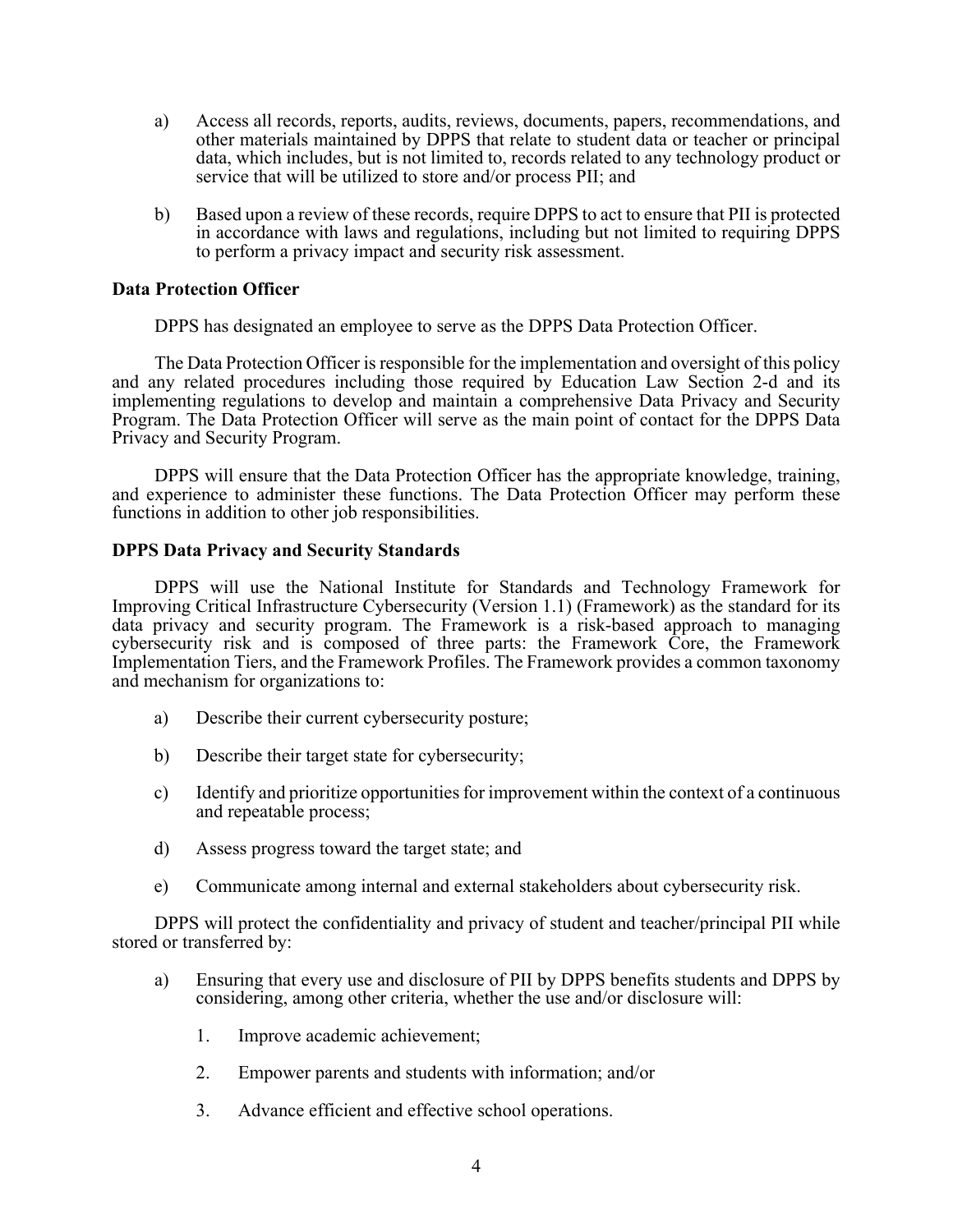- b) Not including PII in public reports or other public documents. The Data Protection Officer will, together with program offices, determine whether a proposed use of PII is not included in public reports or other documents, or otherwise publicly disclosed.
- c) Using industry standard safeguards and best practices, such as encryption, firewalls, and passwords.

DPPS affords all protections under FERPA and the Individuals with Disabilities Education Act and their implementing regulations to parents or eligible students, where applicable.

## **Third-Party Contractors**

### DPPS Responsibilities

DPPS will ensure that whenever it enters into a contract or other written agreement with a third-party contractor and the third-party contractor will receive student data or teacher or principal data from DPPS, the contract or written agreement will include provisions requiring that confidentiality of shared student data or teacher or principal data be maintained in accordance with federal and state laws and regulations, and DPPS policy.

In addition, DPPS will ensure that the contract or written agreement includes the third-party contractor's data privacy and security plan that has been accepted by DPPS.

The third-party contractor's data privacy and security plan must, at a minimum:

- a) Outline how the third-party contractor will implement all state, federal, and local data privacy and security contract requirements over the life of the contract, consistent with DPPS policy;
- b) Specify the administrative, operational, and technical safeguards and practices the third-party contractor has in place to protect PII that it will receive under the contract;
- c) Demonstrate that the third-party contractor complies with the requirements of 8 NYCRR Section 121.3(c);
- d) Specify how officers or employees of the third-party contractor and its assignees who have access to student data or teacher or principal data receive or will receive training on the federal and state laws and regulations governing confidentiality of this data prior to receiving access;
- e) Specify if the third-party contractor will utilize subcontractors and how it will manage those relationships and contracts to ensure PII is protected;
- f) Specify how the third-party contractor will manage data privacy and security incidents that implicate PII including specifying any plans to identify breaches and unauthorized disclosures, and to promptly notify DPPS;
- g) Describe whether, how, and when data will be returned to DPPS, transitioned to a successor contractor, at DPPS' option and direction, deleted or destroyed by the third-<br>party contractor when the contract is terminated or expires; and DPPS will also ensure that the contract or written agreement with the third-party contractor includes a signed copy of the Parents' Bill of Rights for Data Privacy and Security.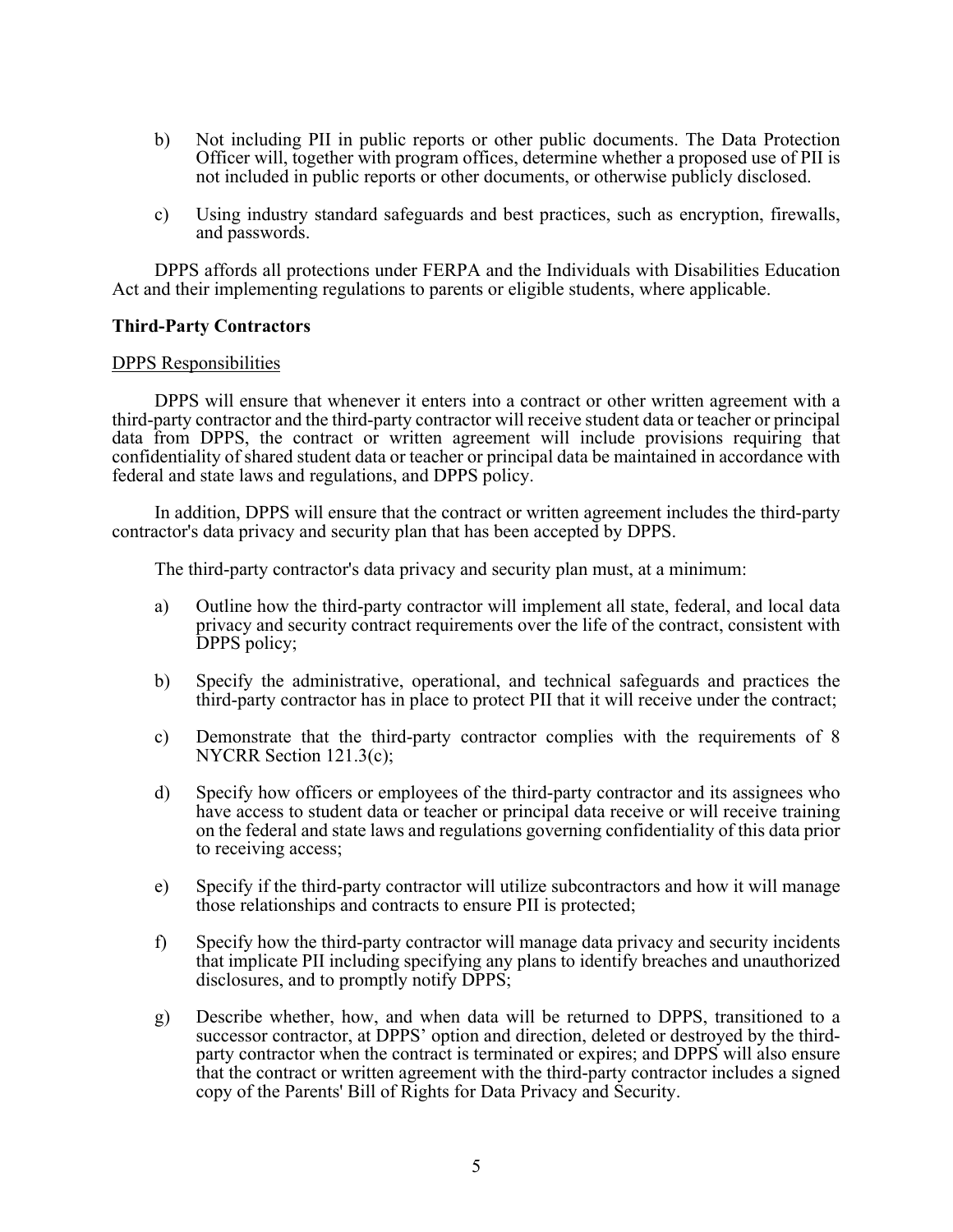## Third-Party Contractor Responsibilities

Each third-party contractor, that enters into a contract or other written agreement with DPPS under which the third-party contractor will receive student data or teacher or principal data from DPPS, is required to:

- a) Adopt technologies, safeguards, and practices that align with the NIST Cybersecurity Framework;
- b) Comply with DPPS' data security and privacy policy, Education Law Section 2-d and its implementing regulations, and applicable laws impacting DPPS;
- c) Limit internal access to PII to only those employees or subcontractors that need access to provide the contracted services;
- d) Not use the PII for any purpose not explicitly authorized in its contract;
- e) Not disclose any PII to any other party without the prior written consent of the parent or eligible student (i.e., students who are eighteen years old or older):
	- 1. Except for authorized representatives of the third-party contractor such as a subcontractor or assignee to the extent they are carrying out the contract and in compliance with law, regulation, and its contract with DPPS; or
	- 2. Unless required by law or court order and the third-party contractor provides notice of disclosure to NYSED, the Board, or the institution that provided the information no later than the time the information is disclosed, unless providing notice of the disclosure is expressly prohibited by law or court order;
- f) Maintain reasonable administrative, technical, and physical safeguards to protect the security, confidentiality, and integrity of PII in its custody;
- g) Use encryption to protect PII in its custody while in motion or at rest; and
- h) Not sell PII nor use or disclose it for any marketing or commercial purpose or facilitate its use or disclosure by any other party for any marketing or commercial purpose or permit another party to do so.

Where a third-party contractor engages a subcontractor to perform its contractual obligations, the data protection obligations imposed on the third-party contractor by state and federal laws and contract with DPPS apply to the subcontractor.

If the third-party contractor has a breach or unauthorized release of PII, it will promptly notify DPPS in the most expedient way possible without unreasonable delay but no more than seven calendar days after the breach's discovery.

### Click-Wrap Agreements

Periodically, DPPS staff may wish to use software, applications, or other technologies in which the user must "click" a button or box to agree to certain online terms of service prior to using the software, application, or other technology. These are known as "click-wrap agreements" and are considered legally binding "contracts or other written agreements" under Education Law Section 2-d and its implementing regulations.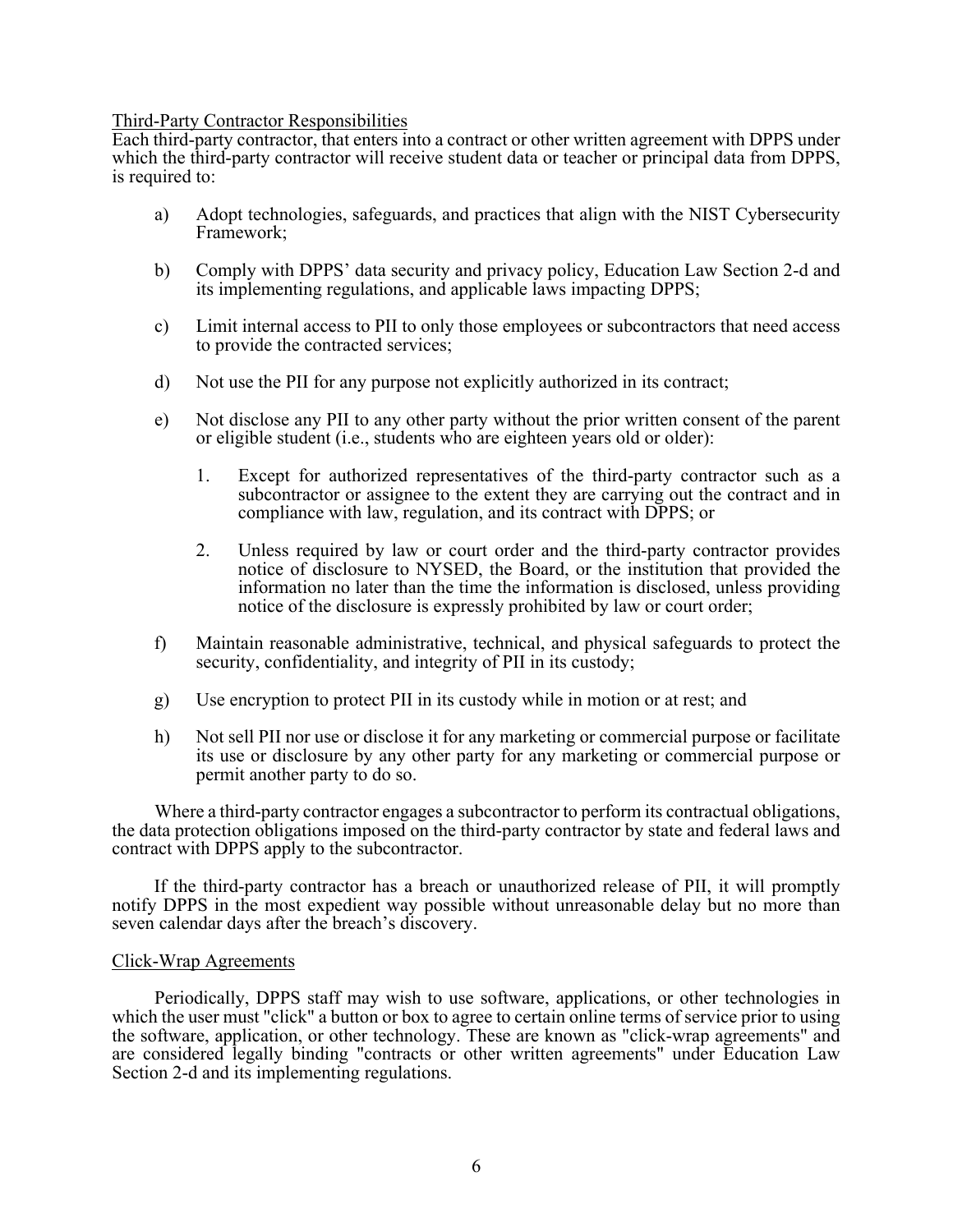DPPS staff are prohibited from using software, applications, or other technologies pursuant to a click-wrap agreement in which the third-party contractor receives student data or teacher or principal data from DPPS unless they have received prior approval from DPPS' Data Protection Officer or designee.

DPPS will develop and implement procedures requiring prior review and approval for staff use of any software, applications, or other technologies pursuant to click-wrap agreements.

# **Parents' Bill of Rights for Data Privacy and Security**

DPPS will publish its Parents' Bill of Rights for Data Privacy and Security (Bill of Rights) on its website. Additionally, DPPS will include the Bill of Rights with every contract or other written agreement it enters into with a third-party contractor under which the third-party contractor will receive student data or teacher or principal data from DPPS.

DPPS' Bill of Rights will state in clear and plain English terms that:

- a) Student PII will be collected and disclosed only as necessary to achieve educational purposes in accordance with State and Federal Law;
- b) A student's PII cannot be sold or released for any marketing or commercial purposes by DPPS or any third-party contractor. DPPS will not sell student personally identifiable information and will not release it for marketing or commercial purposes, other than directory information released by DPPS in accordance with DPPS policy;
- c) Parents have the right to inspect and review the complete contents of their child's education record;
- d) State and federal laws, such as NYS Education Law §2-d and the Family Educational Rights and Privacy Act, protect the confidentiality of PII, and safeguards associated with industry standards and best practices, including but not limited to encryption, firewalls, and password protection, must be in place when data is stored or transferred;
- e) A complete list of all student data elements collected by the State Education Department is available for public review at the following website http://www.nysed.gov/data-privacy-security/student-data-inventory or by writing to Chief Privacy Officer, New York State Education Department, Room 865 EBA, 89 Washington Avenue, Albany, New York 12234; and
- f) Parents have the right to have complaints about possible breaches and unauthorized disclosures of student data addressed. Complaints should be directed to Eddie Langer, Director, Network Technology, (646)-430-1209, elanger@democracyprep.org, 1767 Park Avenue, 5<sup>th</sup> Floor New York, NY 10035. Complaints can also be directed to the New York State Education Department by mail to the Chief Privacy Officer, New York State Education Department, 89 Washington Avenue, Albany, New York 12234, by email to privacy@mail.nysed.gov, or by telephone at  $5178-474-0937$ . Complaints may also be submitted online by using the form available at the following website http://www.nysed.gov/data-privacy-security/report-improper-disclosure.
- g) Parents have the right to be notified in accordance to applicable laws and regulations if a breach or unauthorized release of their student's PII occurs.
- h) Parents can expect that DPPS employees who handle PII will receive annual training on applicable federal and state laws, regulations, educational agency's policies and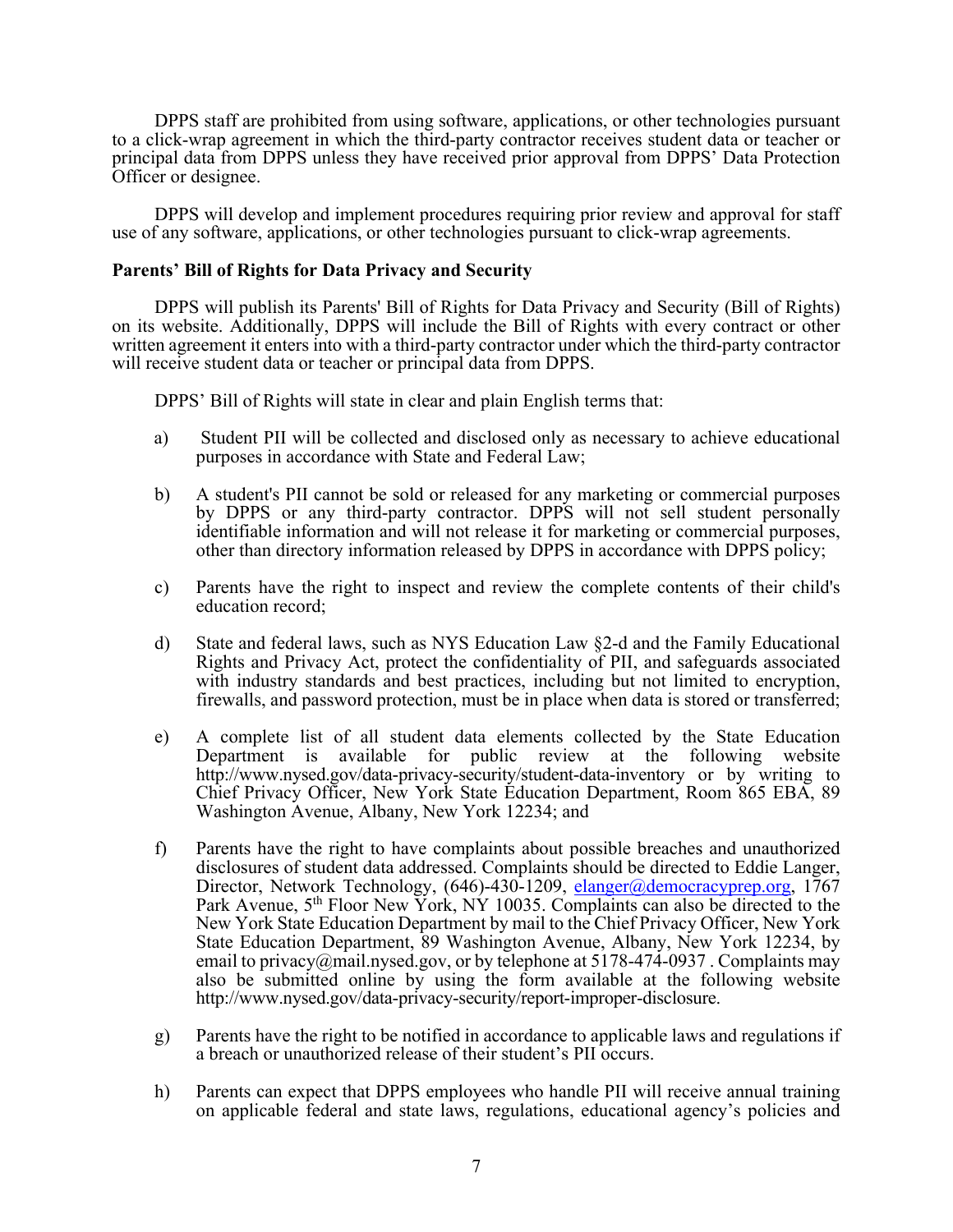safeguards which will be in alignment with industry standards and best practices to protect PII.

The Bill of Rights will also include supplemental information for each contract DPPS enters into with a third-party contractor where the third-party contractor receives student data or teacher or principal data from DPPS. The supplemental information must be developed by DPPS and include the following information:

- a) The exclusive purposes for which the student data or teacher or principal data will be used by the third-party contractor, as defined in the contract;
- b) How the third-party contractor will ensure that the subcontractors, or other authorized persons or entities to whom the third-party contractor will disclose the student data or teacher or principal data, if any, will abide by all applicable data protection and security requirements, including but not limited to those outlined in applicable laws and regulations (e.g., FERPA; Education Law Section 2-d);
- c) The duration of the contract, including the contract's expiration date, and a description of what will happen to the student data or teacher or principal data upon expiration of the contract or other written agreement (e.g., whether, when, and in what format it will be returned to the School, and/or whether, when, and how the data will be destroyed);
- d) If and how a parent, student, eligible student, teacher, or principal may challenge the accuracy of the student data or teacher or principal data that is collected;
- e) Where the student data or teacher or principal data will be stored, described in a manner as to protect data security, and the security protections taken to ensure the data will be protected and data privacy and security risks mitigated; and
- f) Address how the data will be protected using password protections, administrative procedures, encryption while in motion and at rest, and firewalls.

DPPS will publish on its website the supplement to the Bill of Rights (i.e., the supplemental information described above) for any contract or other written agreement it has entered into with a third-party contractor that will receive PII from the School. The Bill of Rights and supplemental information may be redacted to the extent necessary to safeguard the privacy and/or security of DPPS' data and/or technology infrastructure.

### **Right of Parents and Eligible Students to Inspect and Review Students' Education Records**

Consistent with the obligations of DPPS under FERPA, parents and eligible students have the right to inspect and review a student's education record by making a request directly to DPPS in a manner prescribed by DPPS.

DPPS will ensure that only authorized individuals are able to inspect and review student data. To that end, DPPS will take steps to verify the identity of parents, guardians, or eligible students who submit requests to inspect and review an education record and verify the individual's authority to do so.

Requests by a parent, guardian, or eligible student for access to a student's education records must be directed to DPPS and not to a third-party contractor. DPPS may require that requests to inspect and review education records be made in writing.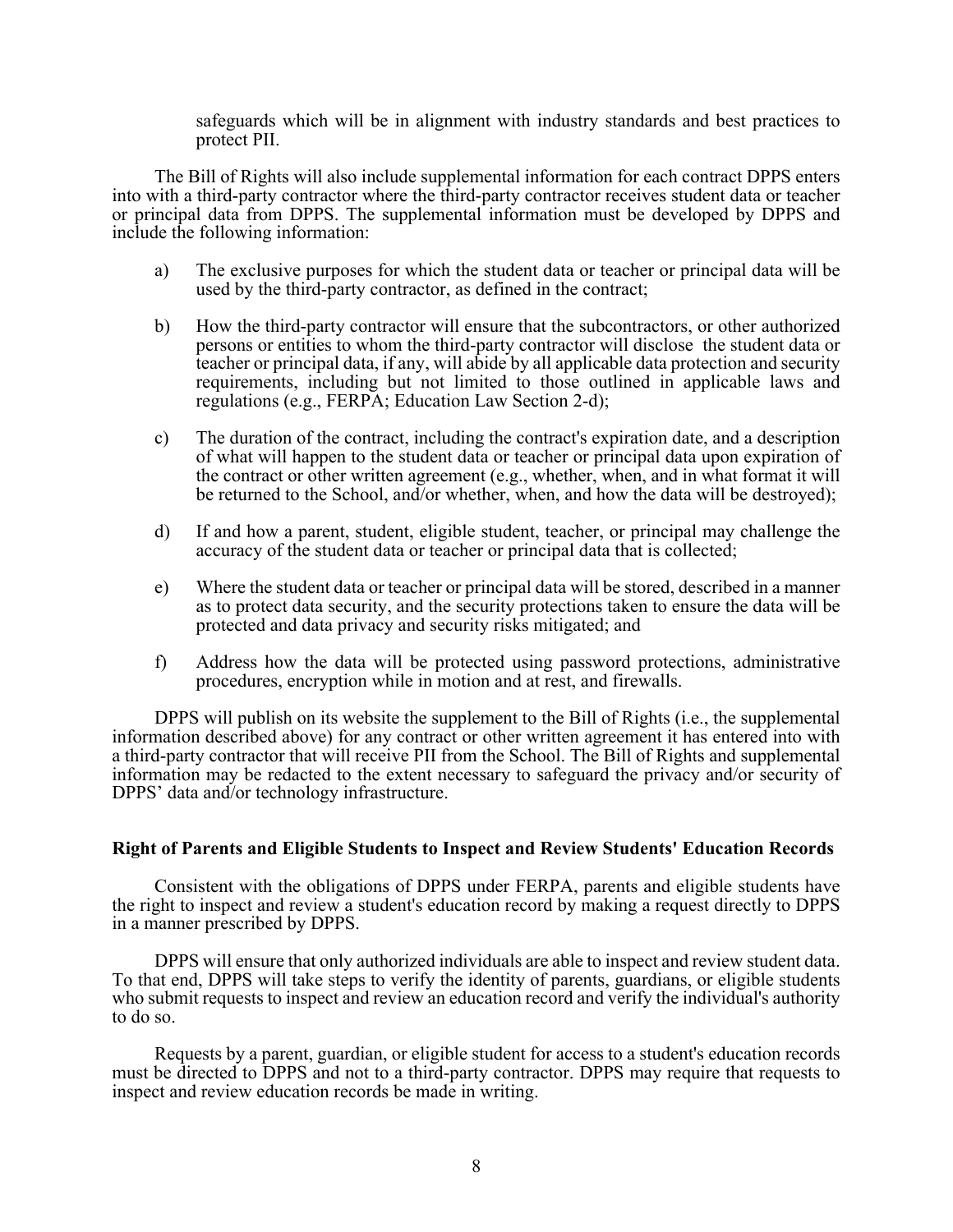DPPS will notify parents, guardians, and eligible students annually of their right to request to inspect and review the student's education record including any student data stored or maintained by DPPS through its annual FERPA notice. A notice separate from DPPS' annual FERPA notice is not required.

DPPS will comply with a request for access to records within a reasonable period, but not more than 45 calendar days after receipt of a request.

If the parent, guardian, or eligible student consents, DPPS may provide the records electronically. DPPS must transmit the PII in a way that complies with laws and regulations. Safeguards associated with industry standards and best practices, including but not limited to encryption and password protection, must be in place when education records requested by a parent, guardian, or eligible student are electronically transmitted.

## **Complaints of Breach or Unauthorized Release of Student Data and/or Teacher or Principal Data**

DPPS will inform parents/guardians, through its Parents' Bill of Rights for Data Privacy and Security, that they have the right to submit complaints about possible breaches of student data to the Chief Privacy Officer at NYSED. In addition, DPPS has established the following procedures for parents, guardians, eligible students, teachers, principals, and other DPPS staff to file complaints with DPPS about breaches or unauthorized releases of student data and/or teacher or principal data:

- a) All complaints must be submitted to DPPS' Data Protection Officer in writing, utilizing a complaint form available on the DPPS website.
- b) Upon receipt of a complaint, DPPS will promptly acknowledge receipt of the complaint, commence an investigation, and take the necessary precautions to protect PII.
- c) Following the investigation of a submitted complaint, DPPS will provide the individual who filed the complaint with its findings. This will be completed within a reasonable period of time, but no more than 60 calendar days from the receipt of the complaint by DPPS.
- d) If DPPS requires additional time, or where the response may compromise security or impede a law enforcement investigation, DPPS will provide the individual who filed the complaint with a written explanation that includes the approximate date when DPPS anticipates that it will respond to the complaint.

These procedures will be disseminated to parents, guardians, eligible students, teachers, principals, and other DPPS staff.

DPPS will maintain a record of all complaints of breaches or unauthorized releases of student data and their disposition in accordance with applicable data retention policies.

### **Reporting a Breach or Unauthorized Release**

DPPS' Data Protection Officer will report every discovery or report of a breach or unauthorized release of student data or teacher or principal data within DPPS to the Chief Privacy Officer without unreasonable delay, but no more than ten calendar days after the discovery.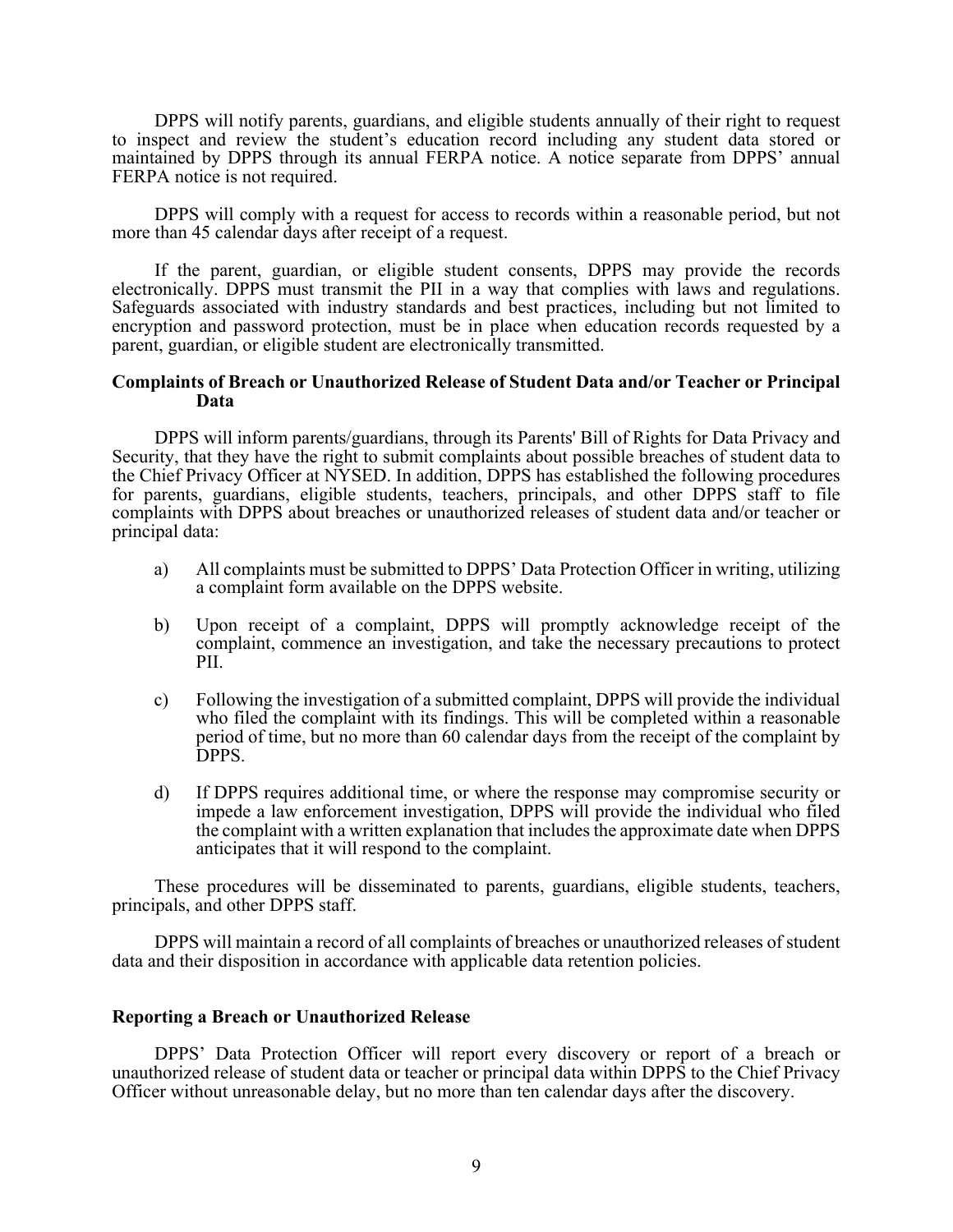Each third-party contractor that receives student data or teacher or principal data pursuant to a contract or other written agreement entered into with DPPS will be required to promptly notify DPPS of any breach of security resulting in an unauthorized release of the data by the third-party contractor or its assignees in violation of applicable laws and regulations, the Parents' Bill of Rights for Student Data Privacy and Security, DPPS policy, and/or binding contractual obligations relating to data privacy and security, in the most expedient way possible and without unreasonable delay, but no more than seven calendar days after the discovery of the breach.

In the event of notification from a third-party contractor, DPPS will in turn notify the Chief Privacy Officer of the breach or unauthorized release of student data or teacher or principal data no more than ten calendar days after it receives the third-party contractor's notification using a form or format prescribed by NYSED.

## **Investigation of Reports of Breach or Unauthorized Release by the Chief Privacy Officer**

The Chief Privacy Officer is required to investigate reports of breaches or unauthorized releases of student data or teacher or principal data by third-party contractors. As part of an investigation, the Chief Privacy Officer may require that the parties submit documentation, provide testimony, and may visit, examine, and/or inspect the third-party contractor's facilities and records.

Upon the belief that a breach or unauthorized release constitutes criminal conduct, the Chief Privacy Officer is required to report the breach and unauthorized release to law enforcement in the most expedient way possible and without unreasonable delay.

Third-party contractors are required to cooperate with DPPS and law enforcement to protect the integrity of investigations into the breach or unauthorized release of PII.

Upon conclusion of an investigation, if the Chief Privacy Officer determines that a third- party contractor has through its actions or omissions caused student data or teacher or principal data to be breached or released to any person or entity not authorized by law to receive this data in violation of applicable laws and regulations, DPPS policy, and/or any binding contractual obligations, the Chief Privacy Officer is required to notify the third-party contractor of the finding and give the third-party contractor no more than 30 days to submit a written response.

If after reviewing the third-party contractor's written response, the Chief Privacy Officer determines the incident to be a violation of Education Law Section 2-d, the Chief Privacy Officer will be authorized to:

- a) Order the third-party contractor be precluded from accessing PII from the affected educational agency for a fixed period of up to five years;
- b) Order that a third-party contractor or assignee who knowingly or recklessly allowed for the breach or unauthorized release of student data or teacher or principal data be precluded from accessing student data or teacher or principal data from any educational agency in the state for a fixed period of up to five years;
- c) Order that a third-party contractor who knowingly or recklessly allowed for the breach or unauthorized release of student data or teacher or principal data will not be deemed a responsible bidder or offeror on any contract with an educational agency that involves the sharing of student data or teacher or principal data, as applicable for purposes of General Municipal Law Section 103 or State Finance Law Section 163(10)(c), as applicable, for a fixed period of up to five years; and/or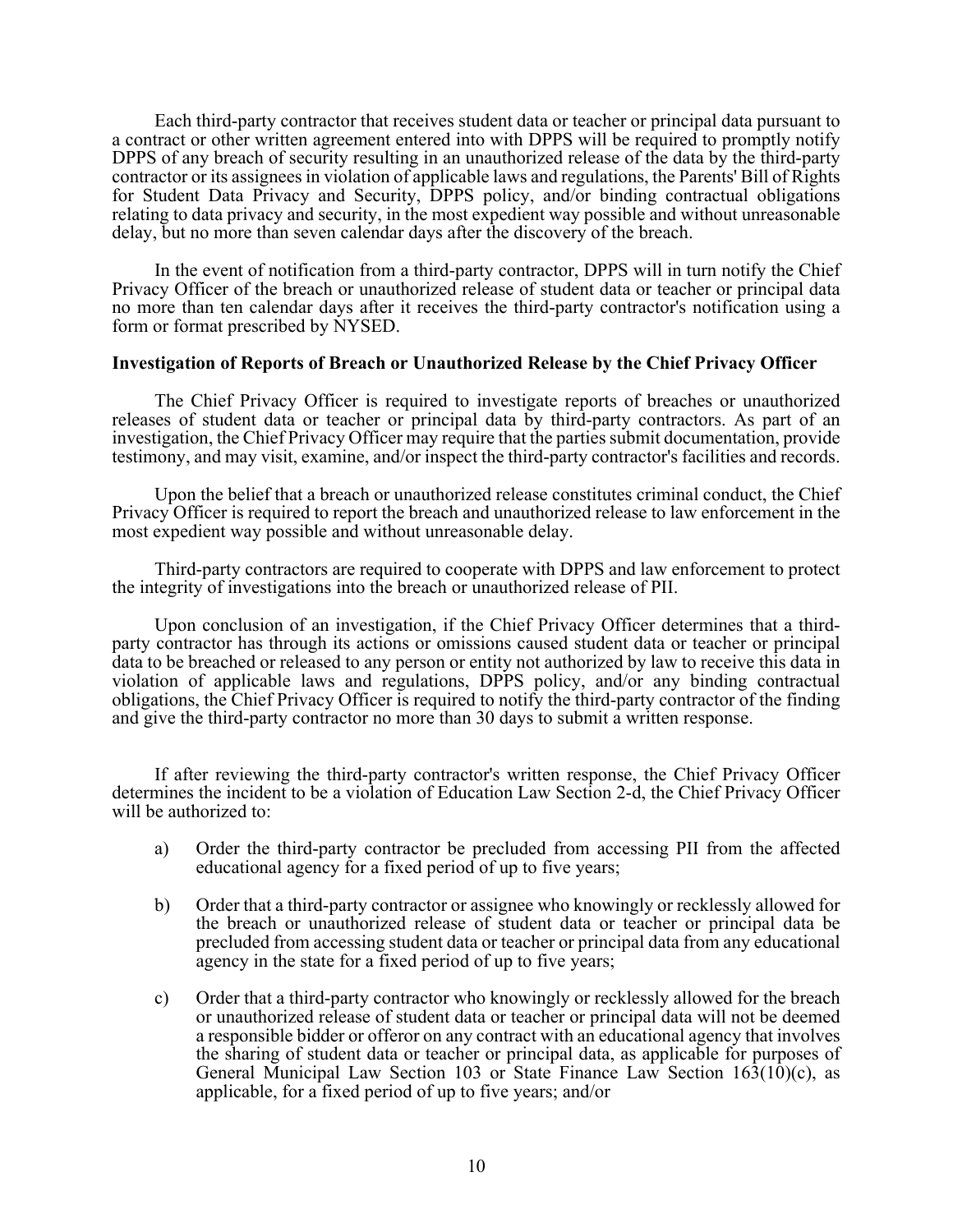d) Require the third-party contractor to provide additional training governing confidentiality of student data and/or teacher or principal data to all its officers and employees with reasonable access to this data and certify that the training has been performed at the contractor's expense. This additional training is required to be performed immediately and include a review of laws, rules, and regulations, including Education Law Section 2-d and its implementing regulations.

If the Chief Privacy Officer determines that the breach or unauthorized release of student data or teacher or principal data on the part of the third-party contractor or assignee was inadvertent and done without intent, knowledge, recklessness, or gross negligence, the Chief Privacy Officer may make a recommendation to the Commissioner that no penalty be issued to the third-party contractor.

The Commissioner would then make a final determination as to whether the breach or unauthorized release was inadvertent and done without intent, knowledge, recklessness or gross negligence and whether or not a penalty should be issued.

# **Notification of a Breach or Unauthorized Release**

DPPS will notify affected parents, eligible students, teachers, and/or principals in the most expedient way possible and without unreasonable delay, but no more than 60 calendar days after the discovery of a breach or unauthorized release of PII by DPPS or the receipt of a notification of a breach or unauthorized release of PII from a third-party contractor unless that notification would interfere with an ongoing investigation by law enforcement or cause further disclosure of PII by disclosing an unfixed security vulnerability. Where notification is delayed under these circumstances, DPPS will notify parents, eligible students, teachers, and/or principals within seven calendar days after the security vulnerability has been remedied or the risk of interference with the law enforcement investigation ends.

Notifications will be clear, concise, use language that is plain and easy to understand, and to the extent available, include:

- a) A brief description of the breach or unauthorized release, the dates of the incident and the date of discovery, if known;
- b) A description of the types of PII affected;
- c) An estimate of the number of records affected;
- d) A brief description of DPPS' investigation or plan to investigate; and
- e) Contact information for representatives who can assist parents or eligible students that have additional questions.

Notification will be directly provided to the affected parent, guardian, eligible student, teacher, or principal by first-class mail to their last known address, by email, or by telephone.

Where a breach or unauthorized release is attributed to a third-party contractor, the third-<br>party contractor is required to pay for or promptly reimburse DPPS for the full cost of this notification.

The Data Protection Officer must annually report to the Board of Education on data privacy and security activities and progress, any changes to data privacy and security measures, the number